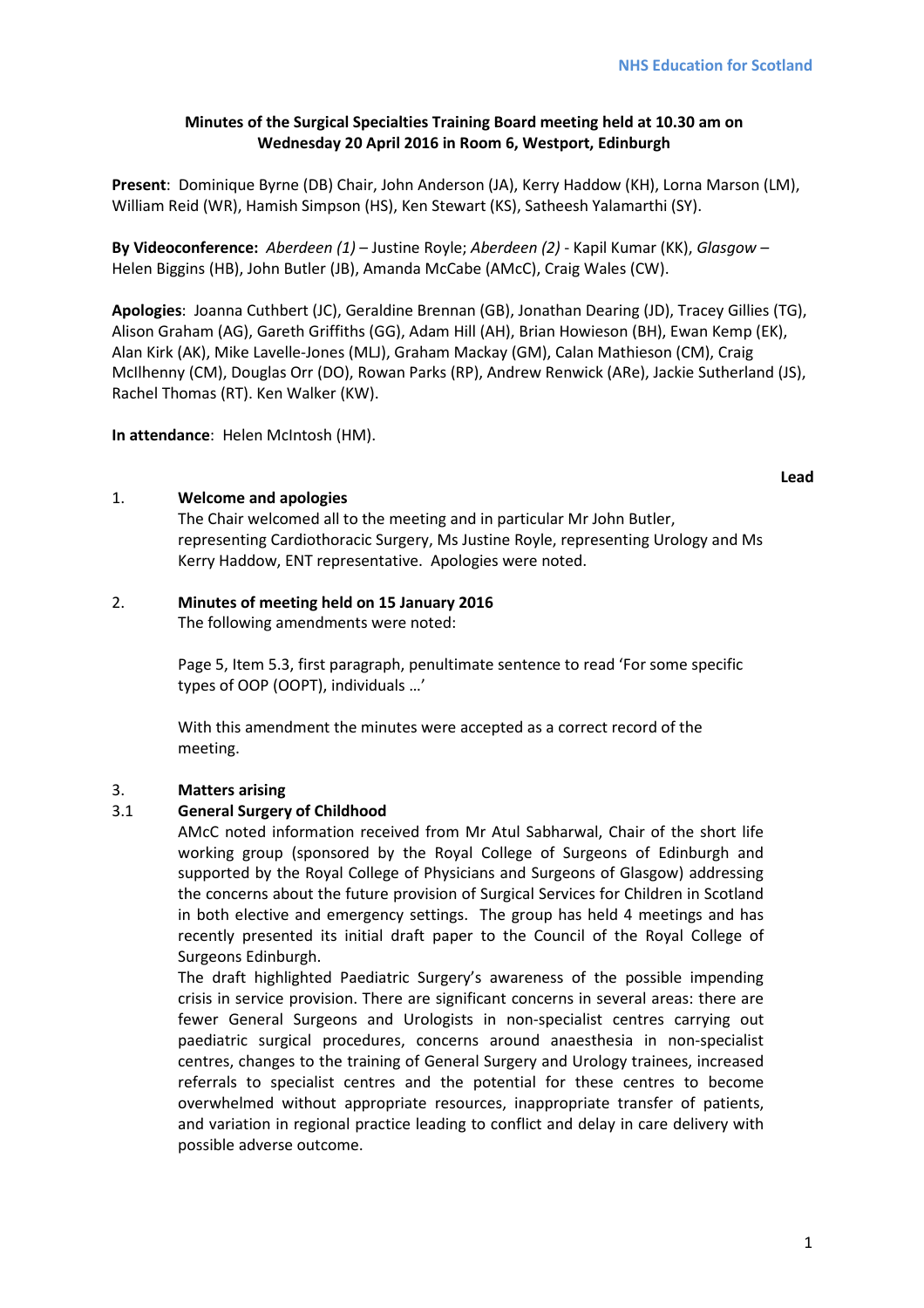Discussions to date:

**1 ISD Data**: Elective and emergency procedures in specialist and non-specialist centres (2000-2013) up to age 16 years. Elective – orchidopexy, circumcision, inguinal herniotomy, PPV ligation. Emergency – scrotal exploration and appendicectomy. Site of management of children admitted with abdominal pain.

In summary, in the period 2000-2013 there has been a 3-fold increase in the number of circumcisions; for all elective procedures, a higher proportion of cases was undertaken under paediatric surgeons in 2013 than in 2000; elective groin cases showed the most consistent upward trend in % carried out by paediatric surgeons (71%-92%). The number and rate of admissions for abdominal pain is highest in the older group (10-15yrs), the majority of these admissions (90%) do not require surgery.

**2 Assessment and operative management:** Consider initial assessment and actual surgical procedure in non-specialist centre or referral to specialist centre. There would appear to be an increasing reluctance to assess and manage the abdominal pain and acute scrotum groups by adult General Surgeons and Urologists. This is despite relevant curricular requirements. A role has been proposed for local Medical Paediatric teams to assist initially.

**3 Impending Retirements and Recommendations for type of appointments: D**ata on this are still being gathered, but there would seem to be no plans in nonspecialist centres to replace impending retirements with job specifications requiring the provision of GSC. Recently-appointed Consultants have generally not been willing to provide the service, the reasons given being lack of experience, and inadequate/no exposure during training - despite clear requirements in the General Surgery and Urology curricula.

**4 Discrepancies between CCT requirements and actual practice:** Specific CCT stipulations are becoming less reflective of actual practice in non-specialist centres. Of the trainees surveyed 44% felt that rotation through Paediatric Surgery during their training would be valuable.

**5 Examples of good practice:** T&O and Anaesthesia. All orthopaedic trainees are expected to assess and treat simple emergency conditions in children, and have to demonstrate experience of managing children in order to obtain CCT. All rotate through a Paediatric post (3-6 months), the FRCS (T&O) exam includes a compulsory viva on "Hands and Paediatrics". Paediatric Anaesthesia forms part of the final FRCA and it is expected that all trainees at CCT are able to manage healthy children aged 3 and older for simple procedures.

**6 Role of the Royal Colleges, SAC and others:** The group will recommend a cohesive approach by all relevant training and credentialing bodies to support the safe and effective locally-delivered GSC service.

**7 Support of Medical Paediatrics to ensure sustainability:** The vital role of paediatricians to support General Surgery of children in the non-specialist centres will be addressed

**8 Transport issues:** In the elective setting, if surgery is centralised, either the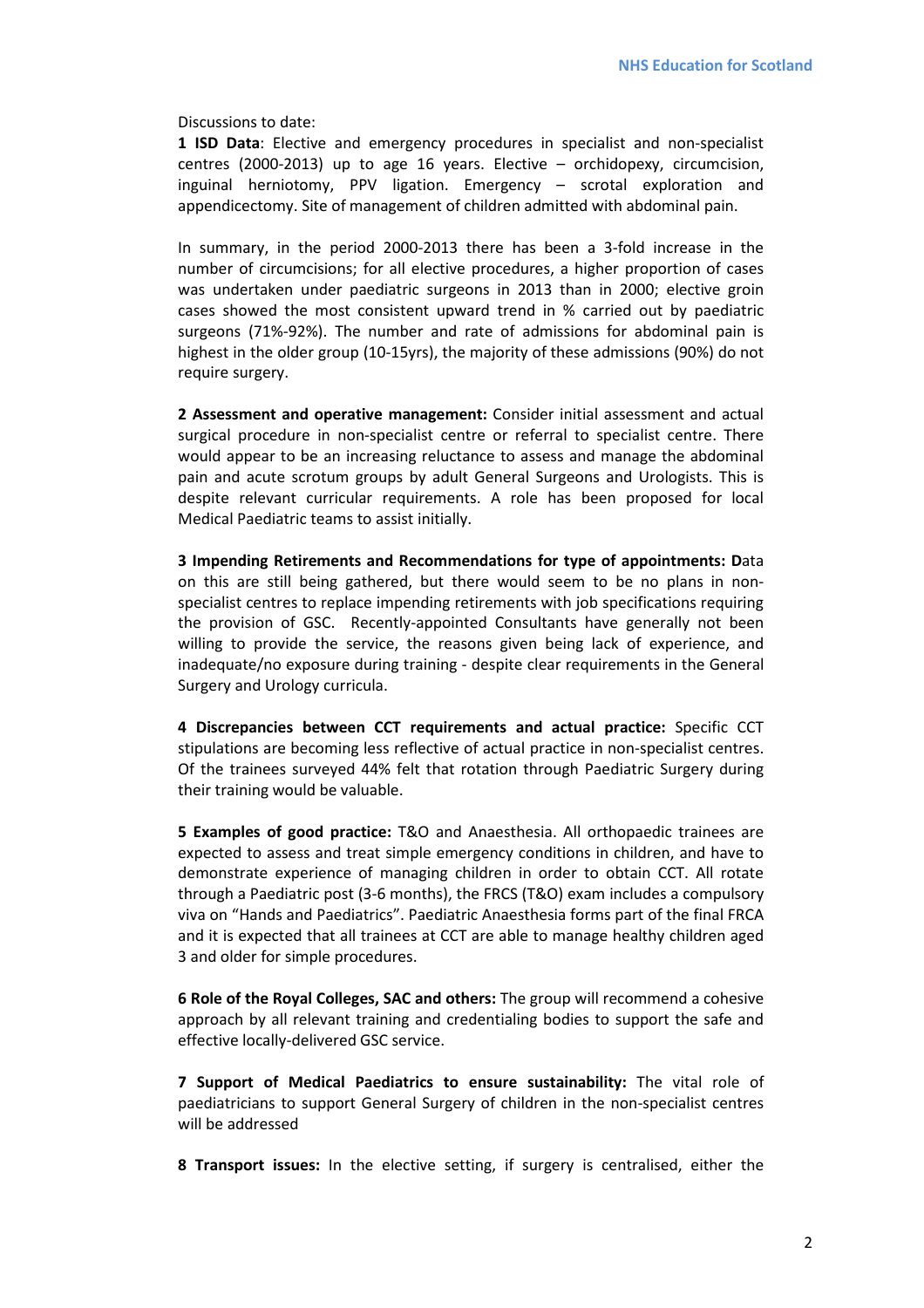surgeon or the child or both will need to travel for the initial clinic appointment. Consideration needs to be given to the remote areas of Scotland and to planning for such a situation. Overnight accommodation may be required for the visit as well as for the perioperative stay. The child may require preassessment; video links may help, and IT support would be needed for history, notes and investigations in the right setting. In the emergency setting - may require transfer for urgent surgery. Provision of adequate infrastructure to support increased numbers of transfers should be planned for.

**9 Support from tertiary centres:** There are current links via outreach by Paediatric Surgeons visiting District General Hospitals. There are also proposals to accommodate General Surgery trainees for 3-6month rotations in the main Paediatric centres (e.g. Units in Edinburgh and Glasgow could incorporate 1 and 2 trainees respectively), with a remit to be tailored to the work required for delivery of GSC (this type of rotation is already in force in Aberdeen for North of Scotland Region trainees). Refresher lists for General Surgeons should also be considered. Specialists could visit non-specialist centres in the initial stages of service development.

**10 Recommendations for training of General Surgery trainees and Post-CCT fellowships for General Surgeons. 3 broad scenarios are postulated:** The status quo is not sustainable, with the threat of sub-standard service provision.

- 1. Centralisation: this clearly disenfranchises local populations, can lead to deskilling of the local workforce, results in more emergency cases travelling, and brings with it resource implications.
- 2. Forward planning: to select individuals who would provide a sustainable 'elective' caseload. (seems most reasonable proposal)
- 3. Timing and integration of training: When? later stages of specialist training and be 1 year duration. Where? In the environment that most closely resembles that in which they are likely to find themselves, with release to specialist centre. Who should provide the training during this period? mainly those who have provided the care to date in the non-specialist centre. Content? Curriculum is in place. Recognition of training? Workforce and colleges are aware of the impending crisis, although it is less clear to what extent the government is aware of the current state or of the costs to rectify. Role of post-CCT fellowship? A significant undertaking, beyond remit of this paper.

The Chair of the working group will contact DB to discuss the draft paper and AMcC will report on the final paper when available.

WR noted opportunities for Paediatric Surgery under Shape of Training. The specialty must make its voice heard to influence any Scottish Government initiatives. DB said there was a desire provide trainees with some experience in Paediatric Surgery although there would be little motivation as it was not included in consultant job descriptions. There was discussion about current consultant appointments to General Surgery with a defined Childhood role, however this was separate from the provision of emergency cover for the General Surgery of Childhood and these skills were essential and required participation of a complete Consultant group. The plan under Shape of Training was for modular training to include both emergency-safe and extended elective commitment. The General Surgery SAC wanted to develop experience and training in Child emergency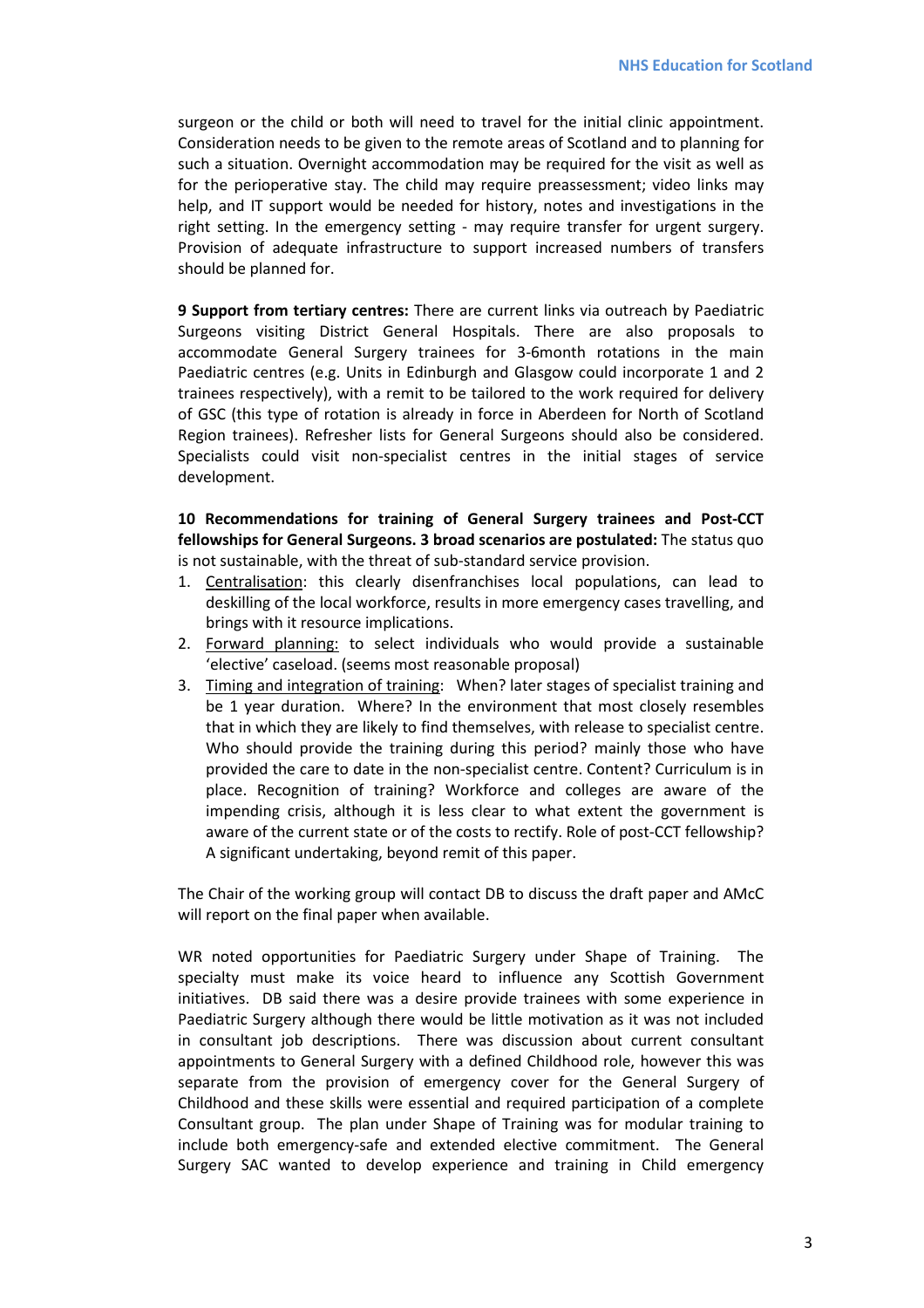#### procedures.

The Urology SAC already requires trainees to gain indicative numbers in Paediatric Urological procedures and was now looking at how to achieve time commitment. However, the emphasis remained on trying to provide emergency-safe training. HS confirmed that T&O trainees all must rotate in Paediatric Surgery.

# 3.2 **Surgery Curriculum Mapping post-ShOT**

The General Surgery SAC carried out a mapping exercise last year with the aim of improving patient care and compiled a report based on responses to specific questions. JCST then produced an overview for the Academy which then in turn responded. The mapping exercise had 4 main themes – ensuring doctors were emergency-safe, general training, linking primary and secondary care, and the commitment to lifelong learning. It found that by the time of CCT individuals were already emergency-safe, there was scope for collaboration with primary and secondary care, there was no desire to shorten craft specialty training, and there was interest in area of credentialing. RP and GG have produced a discussion document for JCST and it will be discussed at the next STB meeting.

**Agenda** 

WR said the UK ShOT group met at the end of March and agreed to do further work with those who submitted responses, one of them being Surgery. Detailed discussions will take place soon at a UK level and Scotland has already begun discussions about implementation of the Report. Overall he felt that Scotland was in a good position to move forward and that the Surgical body saw this as an opportunity and not a threat.

#### 3.3 **Urology – National Training Days**

JR reported they planned to increase the number of these meetings. The item was deferred to the next meeting for more detailed discussion. **Agenda** 

#### 3.4 **Remote and Rural Surgery**

JA noted the report was submitted some time ago and has now been published. The report has stimulated media interest and he and others are to be interviewed by the Herald newspaper tomorrow (21 April 2016) on this subject.

DB noted recommendations 3 and 5 on page 1 of the report as those of most relevance to the STB and in particular noted recommendation 5e – consideration should be given to allocating two ST national training numbers within the General Surgery training programme in Scotland for trainees interested in Remote and Rural Surgery. JA acknowledged it would not be possible to ringfence this and individuals could not always commit long term as their aspirations may change as their training progressed. This would also probably involve the removal posts from elsewhere.

As there was a limited number of subspecialty areas, they were considering modular training to include Remote and Rural which should address its recruitment issues. JA noted the General Surgery curriculum specified Remote and Rural elements. The biggest issue was identifying trainees who wanted to take up such posts. KK added that NES was funding a Fellowship in Orkney; however, there remained issues around proleptic appointments, including whether they would be given the appropriate necessary supervision and training or were simply seen as surgeons who would provide service. He felt there should be a curriculum or a QA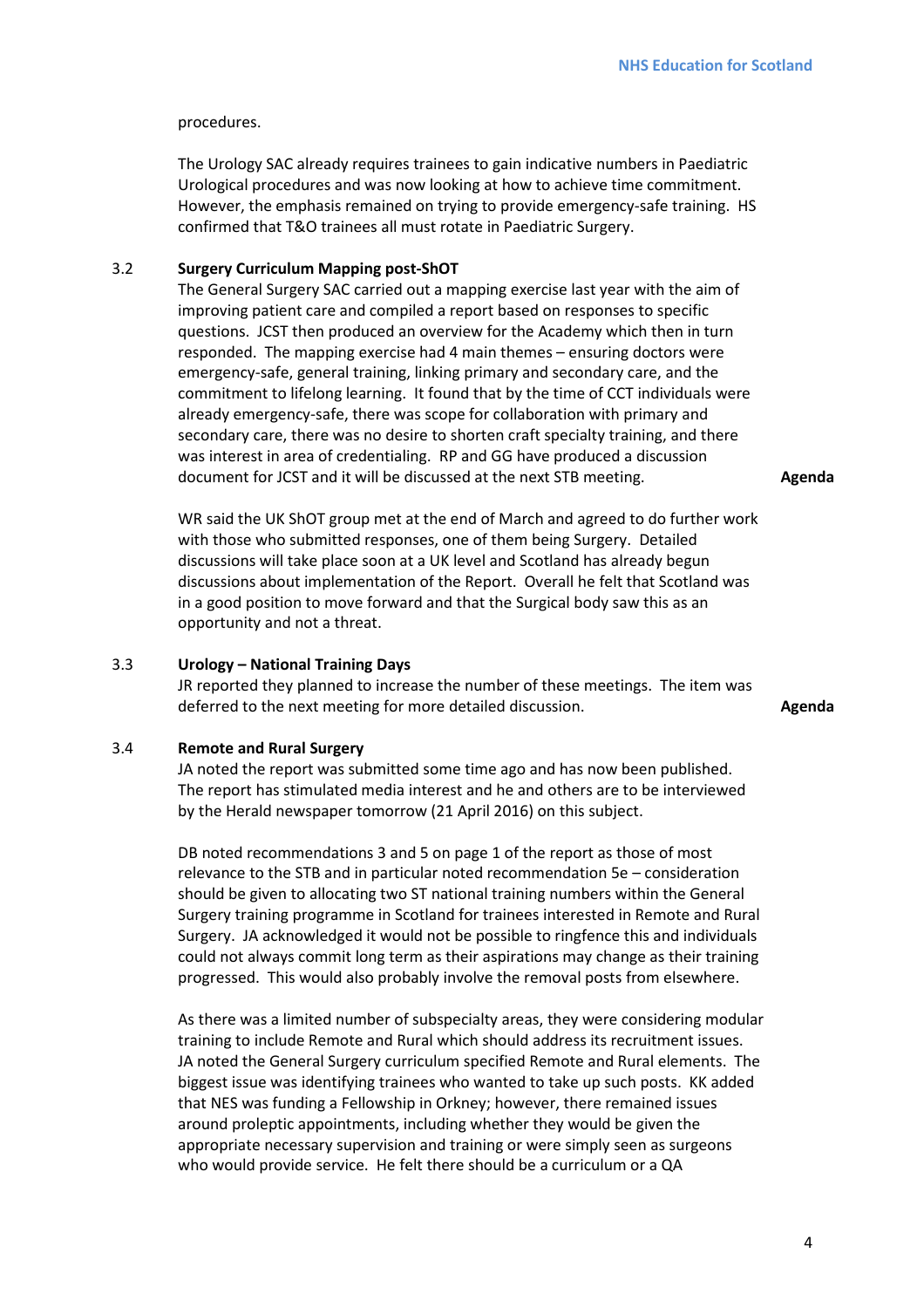mechanism to ensure standards.

WR confirmed that consideration of Remote and Rural practice was included in the Shape of Training Report and post-CST Fellowships or modules and credentialing could all be developed. The GMC was looking to Scotland to suggest ways of achieving this.

# 4. **Gold Guide 6th edition**

The .pdf version of the latest version of the Gold Guide was circulated with the papers for the meeting in addition to the URL to on-line access. There were several aspects which had been updated, mainly in terminology. Three specific areas were highlighted – updates on LATs, IDTs and LTFT. Section 7 updated the ARCP processes, review and appeals; WR noted increased legal involvement in this.

### 5. **Major Trauma Centres**

### 5.1 **Discussion of potential educational impact**

RP had sought the Board's view on the impact on education and training of establishing Major Trauma Centres (MTCs). The STB was not being asked at this stage to debate the number of centres which should be established.

At present 18 hospitals delivered major trauma care and this was neither sustainable nor the best way to provide care. Most programmes in England have an MTC within their region, but it was easy to see how this could be a source of significant concern for those without. In Scotland, it was felt that the treatment provided in some centres may be suboptimal by modern-day standards and that this would therefore not provide the best exposure for trainees; the establishment of MTCs would provide better training. The paper circulated for today's meeting defined 3 types of centres/hospitals – MTCs, Trauma Units and Local Emergency Hospitals. It was recognised that there would some overlap in the areas of care covered by these centres as well as a tendency for some practice to drift – probably from Local Emergency Hospitals and Trauma Units into the Major Trauma Centres.

KK felt that while the development of MTCs was a positive step, there was a risk that 25% of Scotland's T&O trainees (those in the North of Scotland Region) would be excluded from access to MTCs if the MTCs were located in the central belt and that they would therefore require a secondment in order to train in that aspect of care. Those trainees would be disadvantaged (in financial and/or social terms) and this might in turn impact on recruitment. WR said they were already taking a panregional programme approach and could facilitate rotations in MTCs to suit the curriculum. His concern was the potential drift of staff from DGHs to MTCs and consultant opportunities, but in terms of training he felt the logistics would be worked out wherever MTCs were placed and however many there were. In National programmes, trainees already move to other areas for training experience; however, this involves expense and personal disturbance to trainees. CW noted the expense involved in OMFS rotations but noted that the creation of a fixed trauma slot within the programme had helped with trainees' acceptance of this. The board discussed whether backfill would be required and agreed that while it was for TPDs to identify the need for this, a statement of general principle was required. In summary, it was agreed that MTCs will impact on training and benefit trainees by providing exposure to major trauma. Some flexibility in rotations would be necessary in order to accommodate training in the MTCs for all trainees and there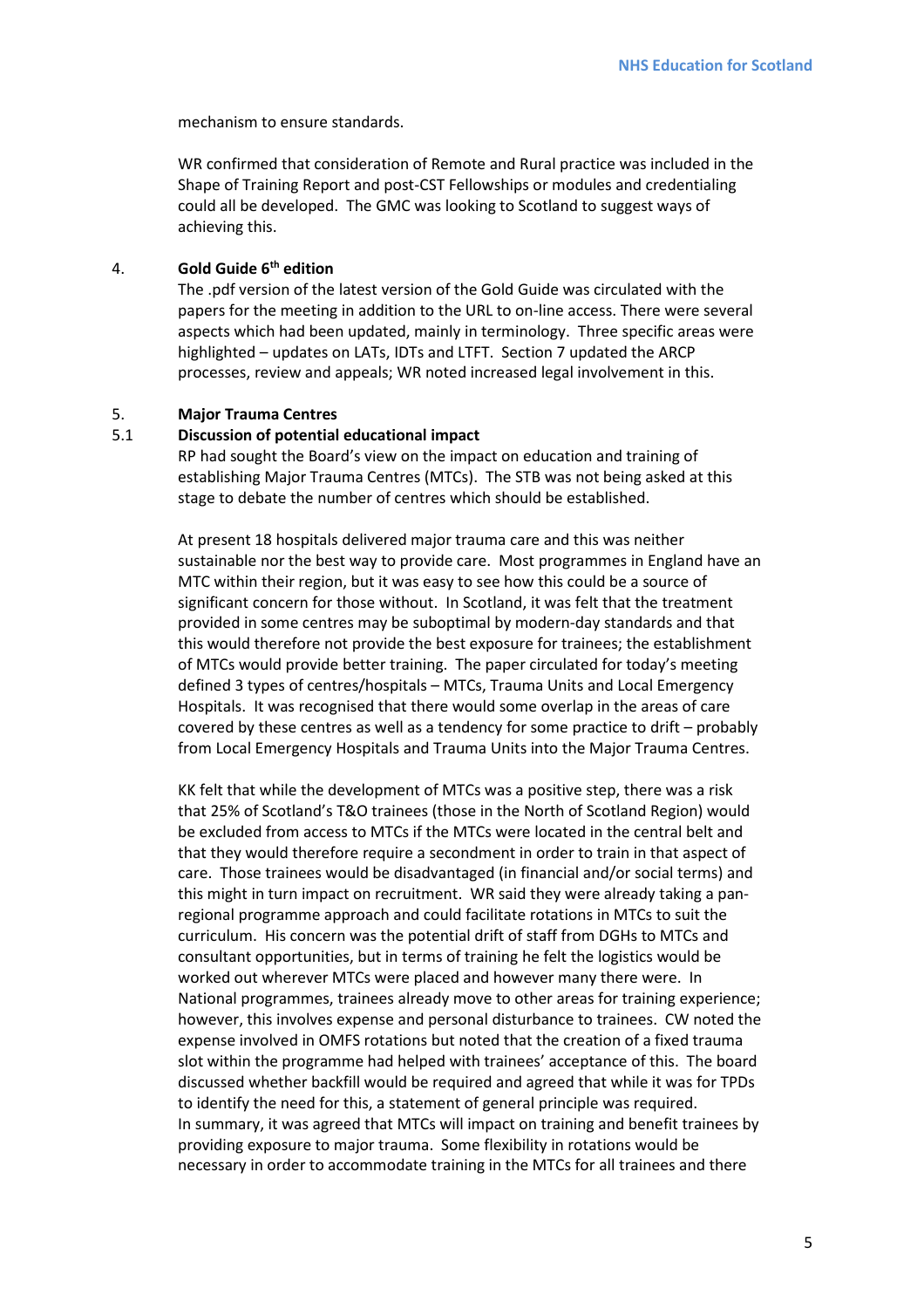would be potential disadvantages around backfill and its costs, destabilising training, removing experience in some centres and the personal impact on trainees if there was no centre in their area. JA said they would have to consider delivery of "special interest" training in MTCs as current consultant staff might not have experience at that level. There was resource outwith the NHS as military trainees received significant trauma training and collaboration with the Military should therefore be considered. NES enjoyed good relationships with the Military and improved links could be developed. SY felt that they should also consider exposure to Trauma Care in A&E for Core and Foundation trainees.

DB would prepare the Board's response for submission to RP. **DB** 

#### 6. **Scotland Deanery**

#### 6.1 **Quality management process**

The latest report from the Surgery sQMG was awaited. DB noted Jill Murray has temporarily replaced Harry Peat as Surgery QIM. WR reported Training Management was working on changes to the ARCP process to clarify, standardise and streamline it and deal with the increased number of legal challenges.

SY reported on externality discussion at a Core Surgery meeting in London. It was proposed to split the country into 3 sectors – London and the South/ Midlands/ NE England, Scotland and Ireland and externality would be rotated. WR confirmed that externality was compulsory; it was good practice to have an external at each panel and this was required for non-standard outcomes. Videoconference could be used to facilitate panellist attendance. Trainees achieving an Outcome 1 do not require to be seen on the day and could be seen outwith the ARCP process at a different time of the year. All trainees should meet their Educational Supervisor before ARCP and Supervisors were required to provide a report for the panel. All evidence must be provided 2 weeks in advance and trainees should be informed in advance of nonstandard Outcomes. LM reported that Urology reviewed research at the same time. JR said they held 2 days of informal meetings in November where all trainees were seen to discuss training planning, research and pastoral care if required. If issues were flagged up at that meeting, a letter was included in the Deanery file only and not recorded in ISCP. This was also a good opportunity for trainers to network and plan training for the year. The June meeting was a formal ARCP and trainees with non-standard Outcomes were given due notice of the date and required to attend. Trainees on standard outcomes were not required to attend at that time.

WR confirmed College liaison representatives were welcome at ARCPs. Lay involvement was more complex and they were working to produce a model for this. Lay input was helpful especially on non-standard ARCPs.

There will be no change to the ARCP process this year. The STB agreed that while it is not necessary to review all trainees in face-to-face meetings at ARCP, it was best practice to see everyone once a year in an informal setting to review progress and to record the meeting in ISCP.

#### 7. **Recruitment**

#### 7.1 **2016 updates from specialties**

• *Trauma and Orthopaedics –* ST1 recruitment in Glasgow was completed and all 18 posts filled. Six ST3 posts remained for recruitment.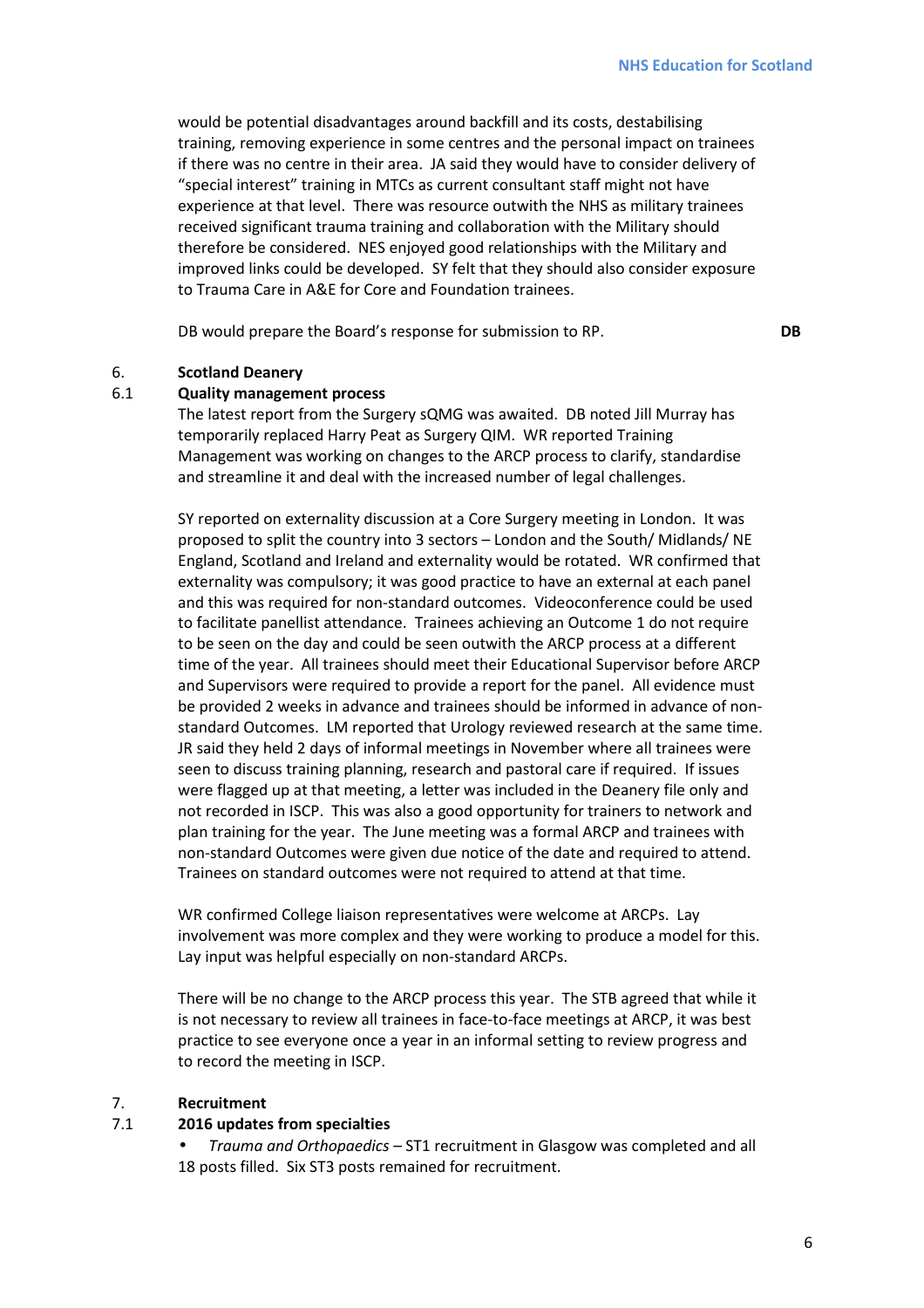• *General Surgery –* recruitment will take place this week and next. Competition ratio was down at less than 2:1. An appointment has been made to run the process for the next 2 years.

• *ENT –* recruitment will begin in May. Applicant numbers were down at roughly a 2:1 ratio.

• *Plastic Surgery* – national recruitment will be held 5-6 May in London. Scotland had 8/9 vacancies and they were likely to fill however concerns remained about the recruitment process.

• *Core Surgery* – UK nationally there were 1300 applicants for 591 posts and a 100% fill rate with 245 reserves. As yet there was no data on how many of Scotland's F2s had been successful. JA considered Scotland was disadvantaged due to Foundation themed programmes in England and candidates scored higher in the current Core recruitment process if they came from England. DB agreed to seek information from the Core Surgery National Recruitment Office regarding this.

**DB** 

• *Urology -* recruitment will take place next week. They were oversubscribed but as present there were no further details.

• *OMFS –* recruitment was held in February in Bristol. There were 17 posts nationally and 11 candidates were appointed. Two posts were advertised in Scotland and one candidate appointed. The specialty was reviewing marking and other aspects of recruitment and will seek information on those who were not appointed and on their subsequent performance.

• *Paediatric Surgery -* national recruitment will take place next week for 2 posts. There was no detail on numbers who have applied. Last year there were 60 applicants for 17 posts and all slots in Scotland filled.

• *Cardiothoracic Surgery –* there were no vacancies in Scotland this year however there should be one post in 2017. The ST1 pilot was working well.

#### 8. **Sustaining Medical Workforce**

## 8.1 **IMTF applications from Urology (Lothian)**

All applications were positively received by the STB and passed to NES. Two further late applications have been received for Urology and the STB membership had been asked to consider these. The responses received (n=12) were unanimously supportive. KS asked if it was appropriate to recommend IMTF posts in hospitals under enhanced monitoring; DB felt the posts involved could contribute to improve training. WR said that enhanced monitoring status and placement of trainees were 2 separate issues and it was for the local team and Deanery to make a decision. He also confirmed that they kept a watching brief and were able to pick up concerns for trainees and Fellows. This required close co-operation with the relevant TPD. A further application for an IMTF in Colorectal Surgery in Lanarkshire had been received by the STB and was therefore considered at the meeting. The Board was supportive of this application also but with a recommendation that the post should be filled in consultation with the TPD to facilitate the advance planning required to ensure that there were no clashes of training priority and/or training grade which might otherwise jeopardise the training of local trainees.

The STB approved the applications.

#### 9. **Updates**

9.1 **Service**

No update was received.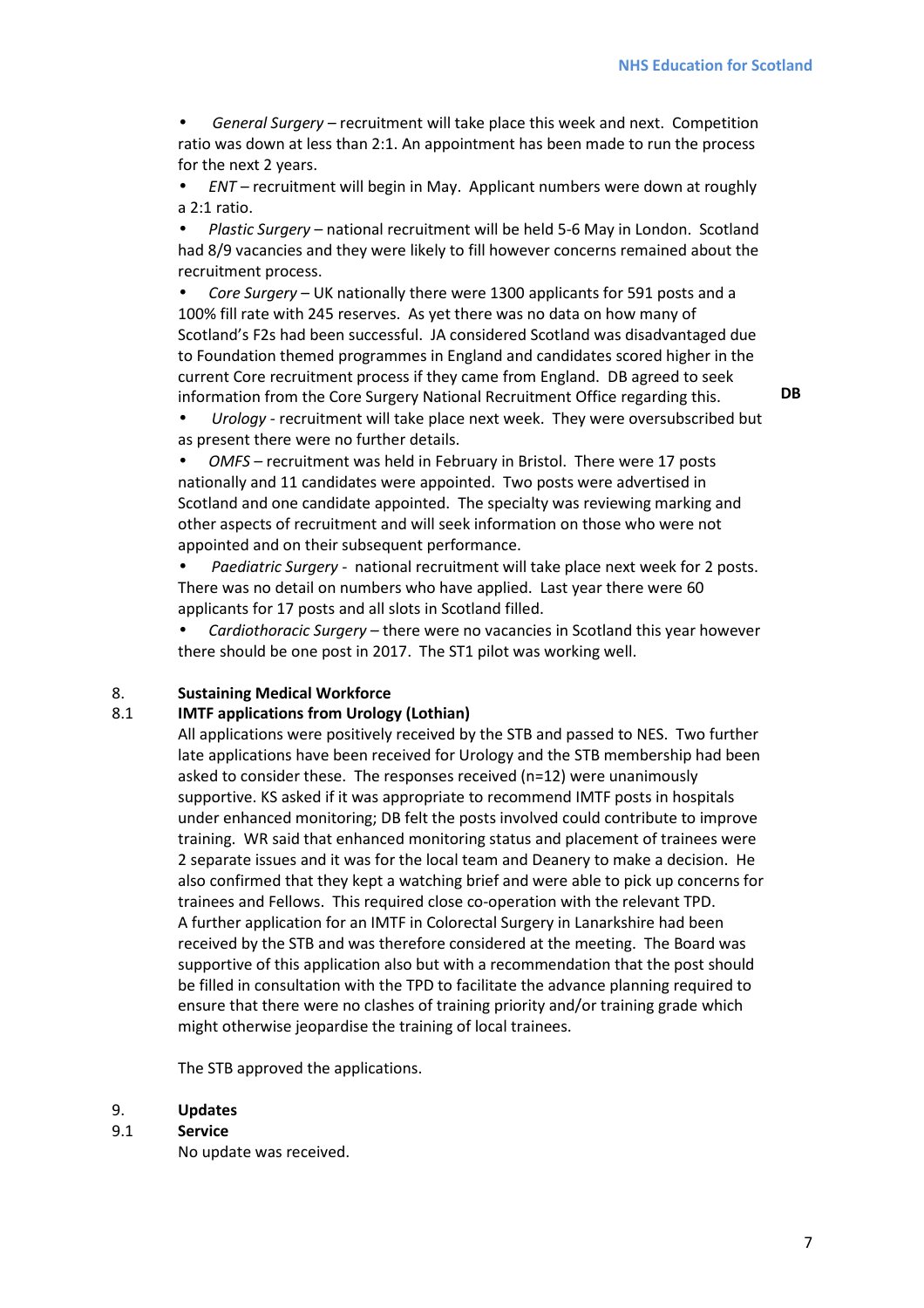**Agenda** 

# 9.2 **Specialties**

• *General Surgery* 

The SAC meets next week and one item for discussion was the future of training with an interest in Breast Surgery. At ST7 and 8 there would be no requirement to provide General Surgery. He will report to the STB after the meeting. **JA** 

• *Plastic Surgery* 

KS noted the proposal for centralising Cleft Surgery provision. If accepted all trainees would have to rotate to Glasgow. This will be discussed at the next STB meeting. He also noted discussion on Aesthetic Surgery at the Plastic Surgery SAC meeting.

• *Core Surgery* 

SY reported that 50% of CT2 trainees progressed into ST3 or LAT posts – 25% of trainees do not finish programme within 2 years, 10% due to exam failures leading to a number of extensions to training time. This was not budgeted for and could cause financial pressure although the numbers were small. He had held back some posts from national recruitment to allow for extensions. There were some gaps this year and he will discuss this with ARe. HM will circulate the papers prepared by SY to the STB. **HM** 

• *Urology* 

Noted introduction of robotic surgery.

• *OMFS* 

CW reported enthusiasm at the SAC meeting for the simulation programme and also discussion on the need for more rigour in the national ARCP process.

• *Paediatric Surgery* 

AM reported SAC concern around trainee access to sufficient numbers of TOF (trachea-oesophageal fistula) repairs. Numbers were small and so opportunities were being lost.

• *Cardiothoracic Surgery* 

JB reported the plan in England to split Cardiac Surgery and Thoracic Surgery with no mixed practice from 2020. DB noted a letter received from Mr Sean Barnard, SAC Chair, seeking Deanery support for the proposal that trainees choose between Cardiac and Thoracic Surgery training after ST4, and so the curriculum for ST5-ST8 will have to change. DB and JB both felt this was an inevitable development. It would affect ST1 Cardiothoracic Surgery recruitment and it was likely that trainees would receive 4 years of mixed Cardiothoracic training followed by 4 years of HST in the designated area (Cardiac or Thoracic). Trainees already in programme would be allowed to continue without change. A new exam will not be introduced although its structure might have to be modified and the development would not create a new specialty. DB will respond to the letter from the SAC Chair noting the change to the curriculum.

**DB** 

- 9.3 **SAC update**
- 9.4 **Academic**
- 9.5 **MDET**
- 9.6 **Colleges**

No updates were received.

### 9.7 **Simulation**

The meeting held in February to discuss setting out a way forward was well attended. A draft summary statement has been produced and will be issued.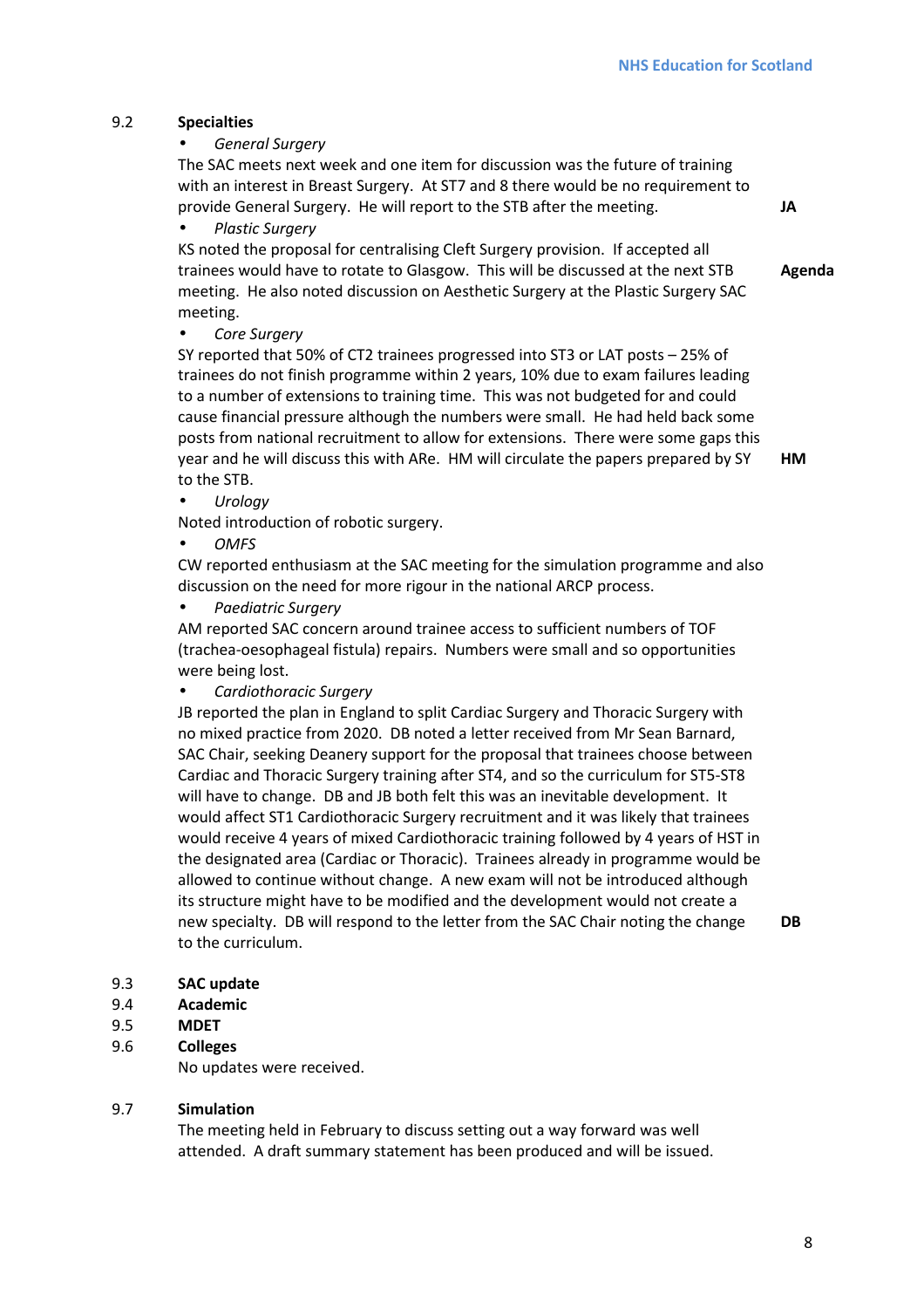# 9.8 **Trainees**

No update was received.

# 9.9 **JCST**

The JCST January newsletter was received for information. One priority recorded was to ensure all were supported and participating in RoT. ISCP 10 was awaited and more information will follow.

# 9.10 **CoPSS**

Noted: the group will meet in 4 weeks' time.

# 9.11 **SCCCSS**

No update was received.

# 10. **AOCB**

# 10.1 **CT2 trainees and Outcome 3**

JA asked if it would be possible to obtain additional funding from NES in the event that there were more Outcome 3s than could be covered by available salaries. WR said they were considering scope for flexibility but that Scotland was not an outlier in the UK.

# 10.2 **Silver Scalpel Award**

Mr Gareth Griffiths has received this award; the STB recorded its congratulations.

### 10.3 **sQMG**

In future the sQMG will be held on the same day and follow the Surgery STB meeting. Some sQMG dates will be rescheduled. The format of the meeting was up for discussion and input was welcomed. WR noted some STBs were already doing this.

### 11. **Dates of next meetings**

- 10.30 am on Friday 1 July 2016 in Room 6, 2 Central Quay, 89 Hydepark Street, Glasgow
- 10.30 am on Monday 10 October 2016 in 2 Central Quay, 89 Hydepark Street, Glasgow.

### **Actions arising from the meeting**

| Item no   | <b>Name</b>                                                                  | <b>Action</b>                                   | Who       |
|-----------|------------------------------------------------------------------------------|-------------------------------------------------|-----------|
| 3.        | Matters arising                                                              |                                                 |           |
| 3.1       | General Surgery of Childhood                                                 | To report on the final paper when<br>available. | AMcC      |
| 3.2       | <b>Surgery Curriculum Mapping post-</b><br>ShOT                              | To discuss discussion paper at next<br>meeting. | Agenda    |
| 3.3       | Urology - National Training Days                                             | To discuss at next meeting.                     | Agenda    |
| 5.<br>5.1 | <b>Major Trauma Centres</b><br>Discussion of potential educational<br>impact | To draft response for RP.                       | <b>DB</b> |
| 7.        | Recruitment                                                                  |                                                 |           |
| 7.1       | 2016 updates from specialties                                                |                                                 |           |
|           | Core Surgery                                                                 | To seek information at the core                 | DB        |